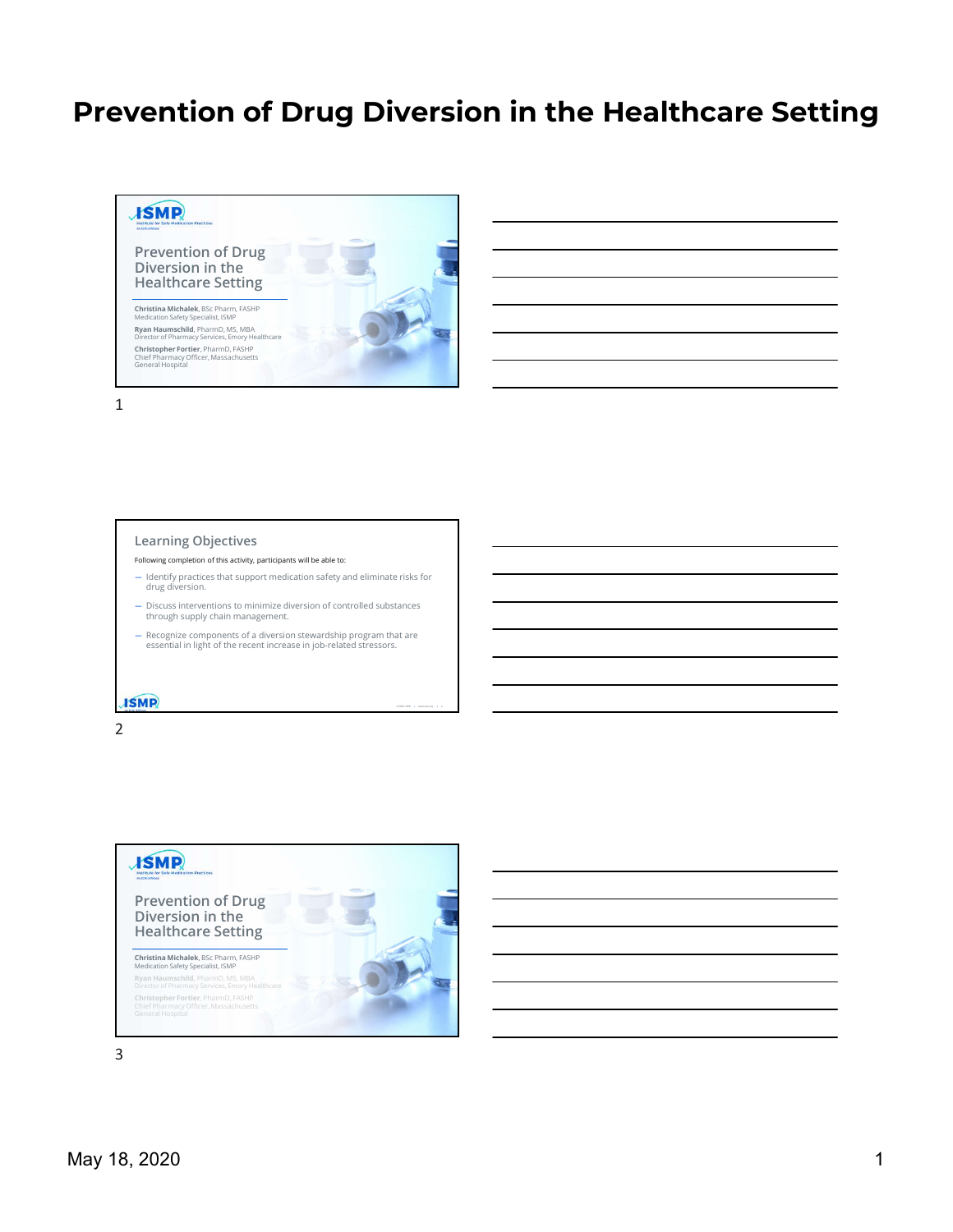- Diversion and the Healthcare Practitioner<br>
 1 in 10 health professionals struggle with addiction or abusing drugs not<br>
prescribed<br>
 Healthcare workers pattern of drug abuse and dependency is unique to<br>
the general popula prescribed
- Healthcare workers pattern of drug abuse and dependency is unique to the general population
	- Tends to follow drug availability
	- See the positive effects drugs have on patients
	- Comfort level with use
- I'm in control

4

#### Faces of Diversion

- Kerri  **Kerri Kerri Kerri Kerri Kerri Kerri Kerri Kerri Kerri Kerri Kerri Kerri Ker**
- Worked in the ED for 15 years
- Loved her job and was well liked
- Didn't show up for a family event
- Found deceased in her apartment with an arsenal of used syringes

## **ISMP**

 $5<sub>2</sub>$ 



| ations                       |  |  |  |
|------------------------------|--|--|--|
|                              |  |  |  |
|                              |  |  |  |
| ters'<br>ilies               |  |  |  |
| 02020 BMP   www.kirijung   6 |  |  |  |

©2020 ISMP | www.ismp.org | 5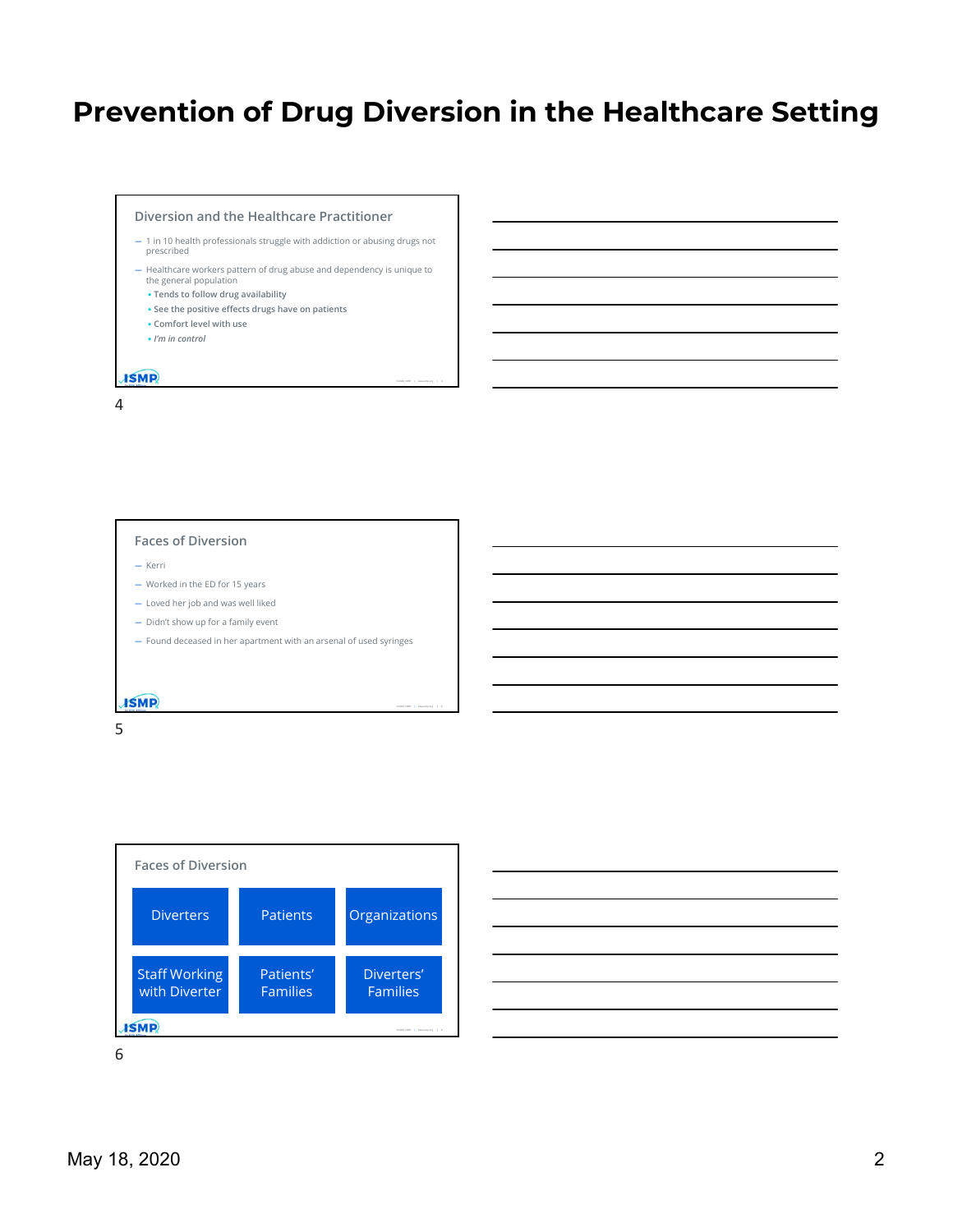





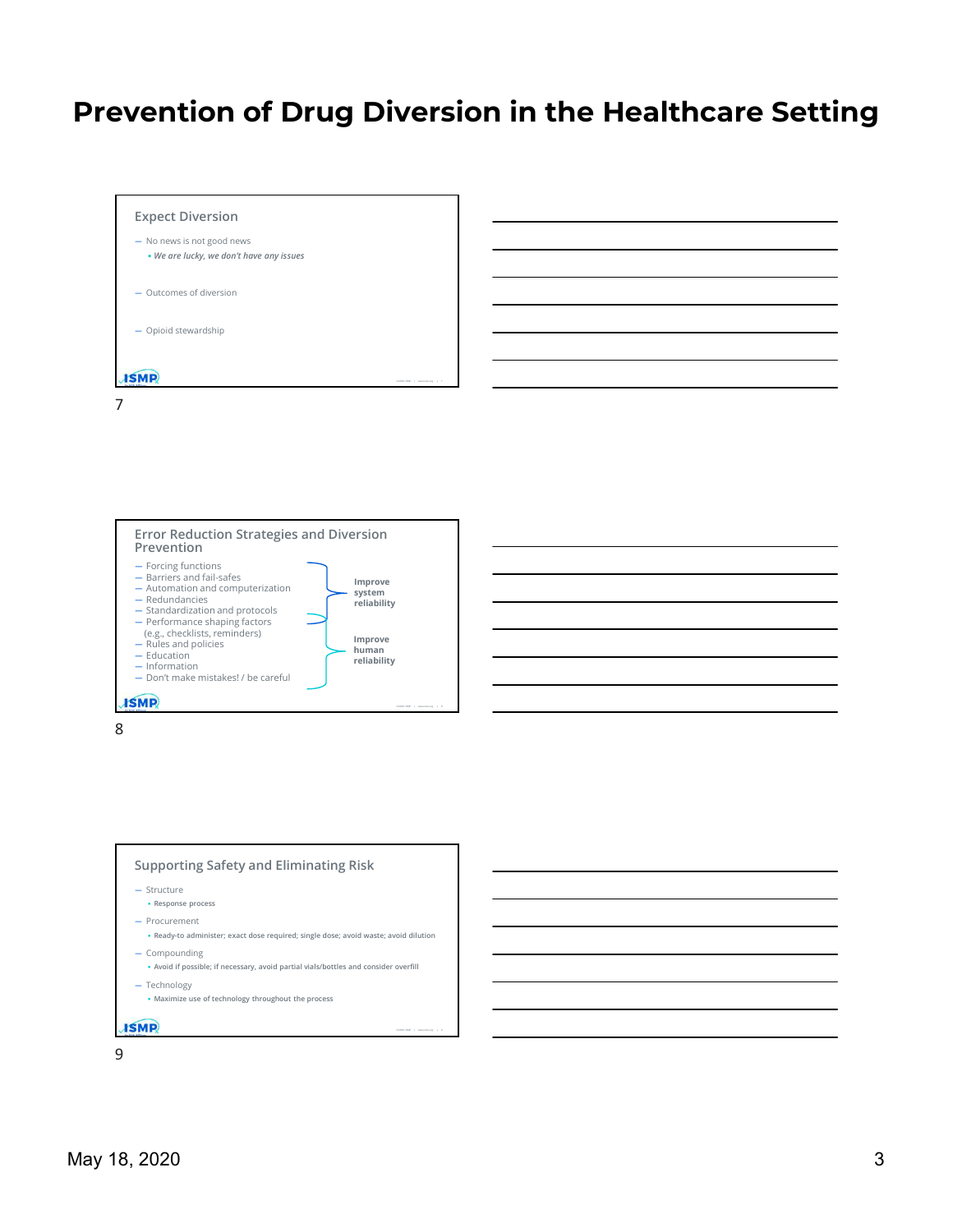![](_page_3_Picture_1.jpeg)

| <u> 1999 - Johann Harry Harry Harry Harry Harry Harry Harry Harry Harry Harry Harry Harry Harry Harry Harry Harry</u>                                                |  |
|----------------------------------------------------------------------------------------------------------------------------------------------------------------------|--|
|                                                                                                                                                                      |  |
| ,我们也不会有一个人的事情。""我们的人们,我们也不会有一个人的人,我们也不会有一个人的人,我们也不会有一个人的人,我们也不会有一个人的人,我们也不会有一个人的<br>第一百一十一章 我们的人,我们的人们的人们,我们的人们的人们的人们,我们的人们的人们的人们,我们的人们的人们,我们的人们的人们,我们的人们的人们,我们的人们的人 |  |
|                                                                                                                                                                      |  |
| <u> Alexandro de la contrada de la contrada de la contrada de la contrada de la contrada de la contrada de la co</u>                                                 |  |
|                                                                                                                                                                      |  |
|                                                                                                                                                                      |  |
|                                                                                                                                                                      |  |
| <u> 1989 - Johann Stoff, amerikansk politiker (d. 1989)</u>                                                                                                          |  |
|                                                                                                                                                                      |  |
|                                                                                                                                                                      |  |
|                                                                                                                                                                      |  |
|                                                                                                                                                                      |  |

10

![](_page_3_Picture_4.jpeg)

![](_page_3_Figure_6.jpeg)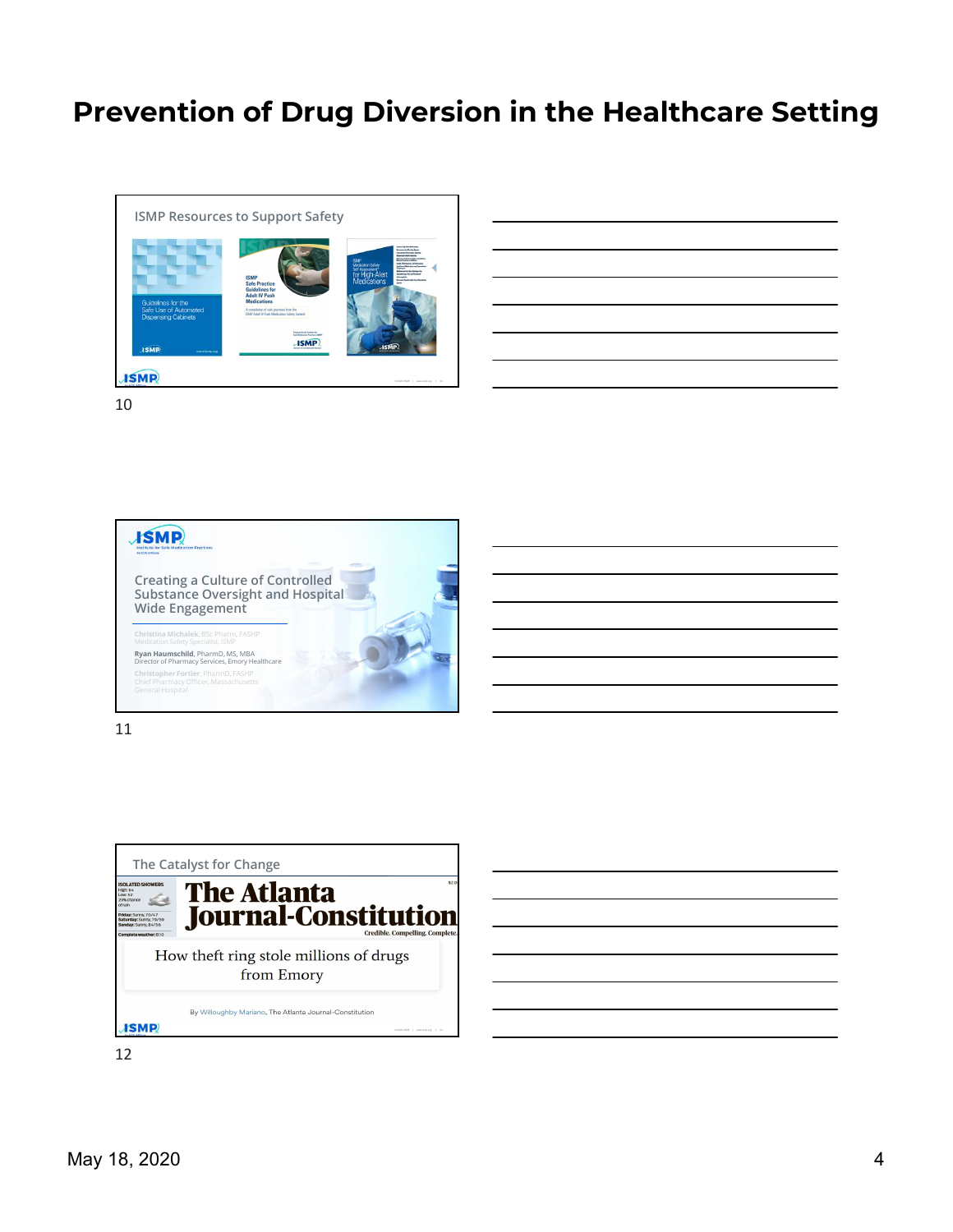![](_page_4_Picture_1.jpeg)

### "Trust" but "Verify"

- 
- 
- $-$  There were less restrictions on buyer access in case they needed to above and beyond and help with receiving too
- Procedural areas historically lacked automation and "just in time" processes were seen as more provider friendly
- Checks and balances existed but meaningful accountability did not always back them up
- No diversion problems detected could mean a bigger problem is brewing

## **ISMP**

14

![](_page_4_Figure_12.jpeg)

![](_page_4_Figure_13.jpeg)

©2020 ISMP | www.ismp.org | 14

![](_page_4_Figure_14.jpeg)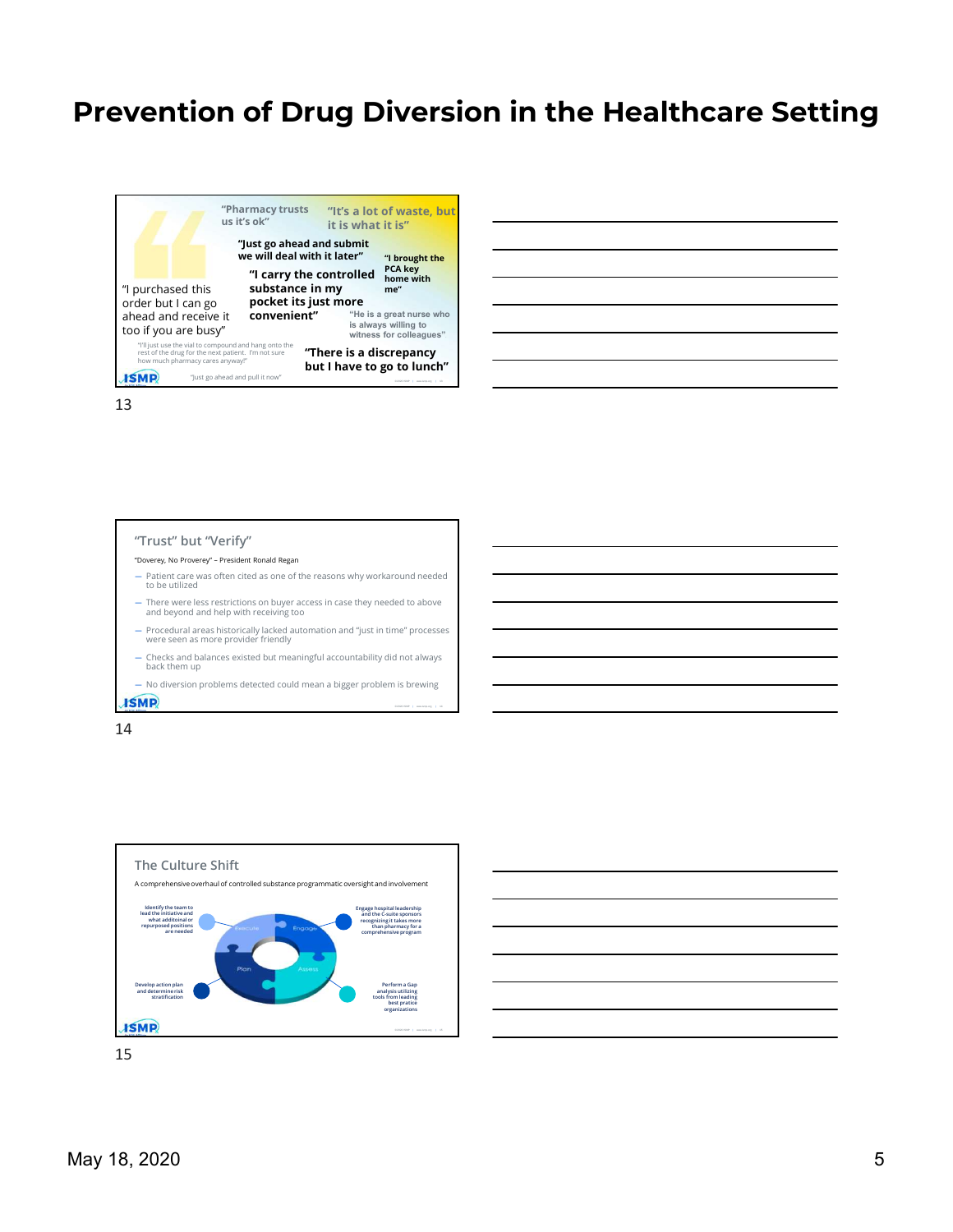©2020 ISMP | www.ismp.org | 16

## The Art of Perpetual Inventory

#### Lifecycle of controlled substances

- When it comes to controlled substances healthcare facilities should be able to account for every dosage form from order generation to administration.
	- Utilization of controlled substance management system continuous and the settlement of the settlement of the substance management system continuous
	- Controlled substance order generation based on specific hospital unit utilization or established par levels
	-
	- All par level adjustments can be tracked and documented in the automated dispensing cabinet systems
	- Medication can be requested and tracked through<br>software preventing medication from disappearing from<br>safe to floor

## **ISMP**

16

![](_page_5_Figure_11.jpeg)

17

![](_page_5_Figure_13.jpeg)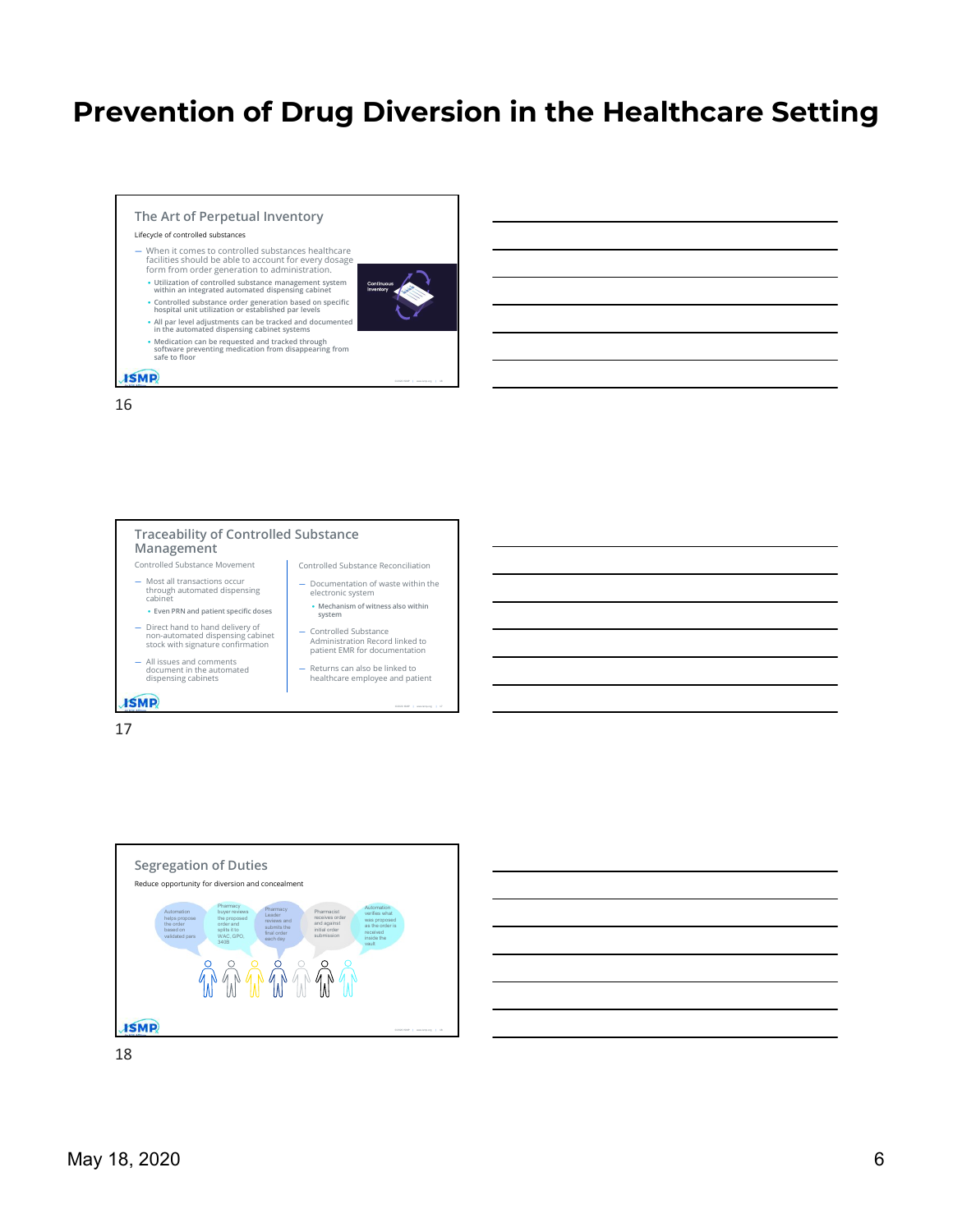©2020 ISMP | www.ismp.org | 19

©2020 ISMP | www.ismp.org | 20

#### Proactive Process Review and Monitoring

#### Becoming more proactive rather than reactive

- Selecting a third party software to establish an ongoing review of automated dispensing cabinet data
- Selection has migrated from third party auditing software to now artificial intelligence that has learning capabilities — Running reports with relevant frequency and create robust follow up
- Being intentional with the data and requiring real time review and feedback
- Establishing benchmarks for all areas of the hospital
	- Continuously reassessing as changes in practice or treatments occur

## **ISMP**

19

#### Safe Handling of Controlled Substances

Best practices for administration of medications

- Utilization of closed loop technology regarding all transactions to insure appropriate dose was administered
- Utilizing the smallest dosage form possible to reduce waste or medication error
- Consistently utilize same NDC and dosage form to create consistent practice across the hospital areas
- Avoiding bulk dosage forms but sending up all doses in patient specific forms
- $-$  Ensuring barcode scanning on all products administered throughout the hospital utilizing RFID tracking when possible
- Using pre-filled ready to administer syringes to reduce compounding and product manipulation after dispense

#### **ISMP**

![](_page_6_Figure_20.jpeg)

![](_page_6_Figure_21.jpeg)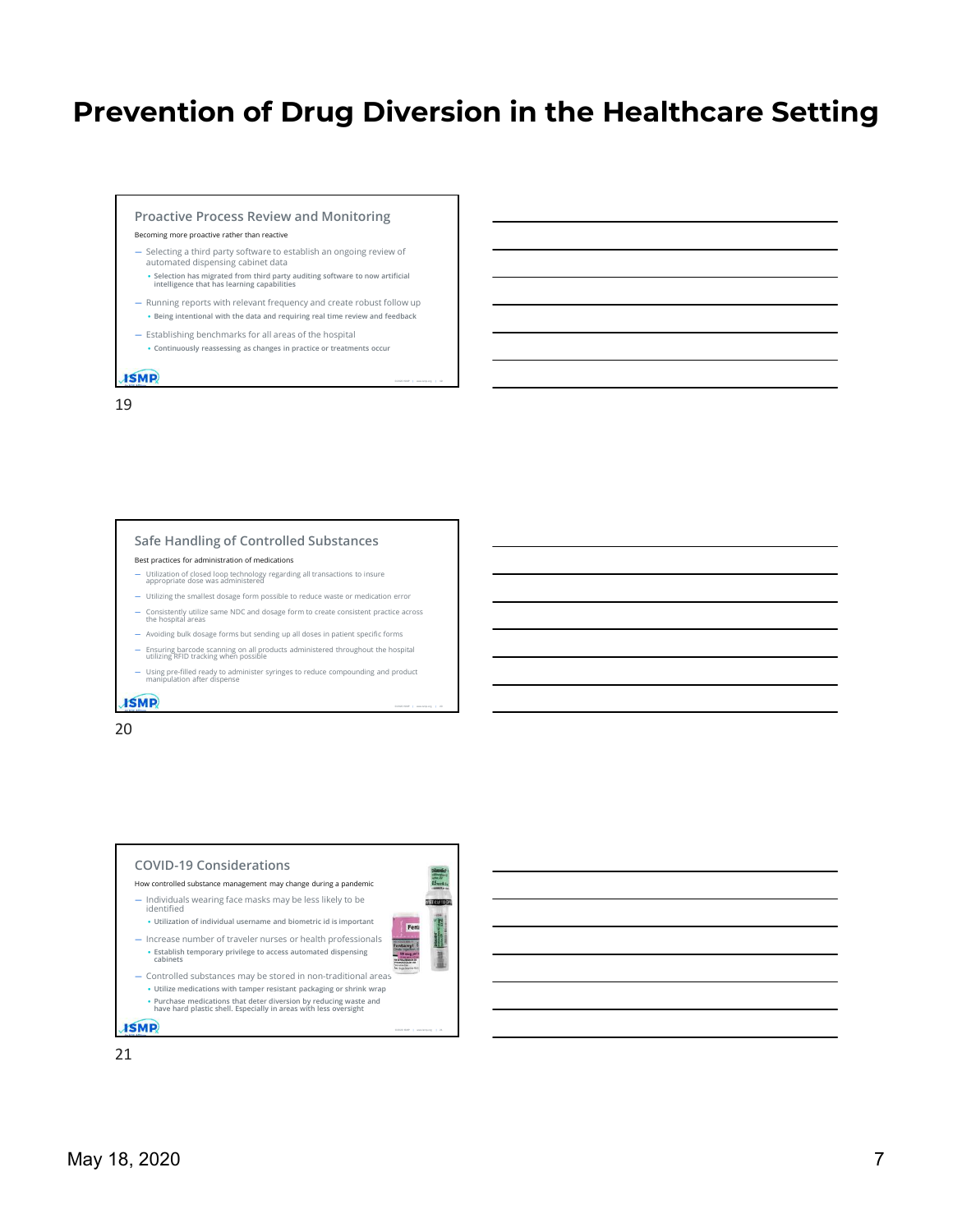![](_page_7_Figure_1.jpeg)

![](_page_7_Figure_2.jpeg)

![](_page_7_Figure_3.jpeg)

![](_page_7_Figure_4.jpeg)

22

![](_page_7_Figure_5.jpeg)

![](_page_7_Figure_9.jpeg)

- 
- -
- Major life changes or injuries
- Frequent disappearances from the floor
- Periods of high and low productivity that is not consistent with colleagues on the same unit
- 

![](_page_7_Figure_19.jpeg)

![](_page_7_Figure_20.jpeg)

Prevention of Drug Diversion in the Healthcare Setting

![](_page_7_Figure_21.jpeg)

![](_page_7_Figure_22.jpeg)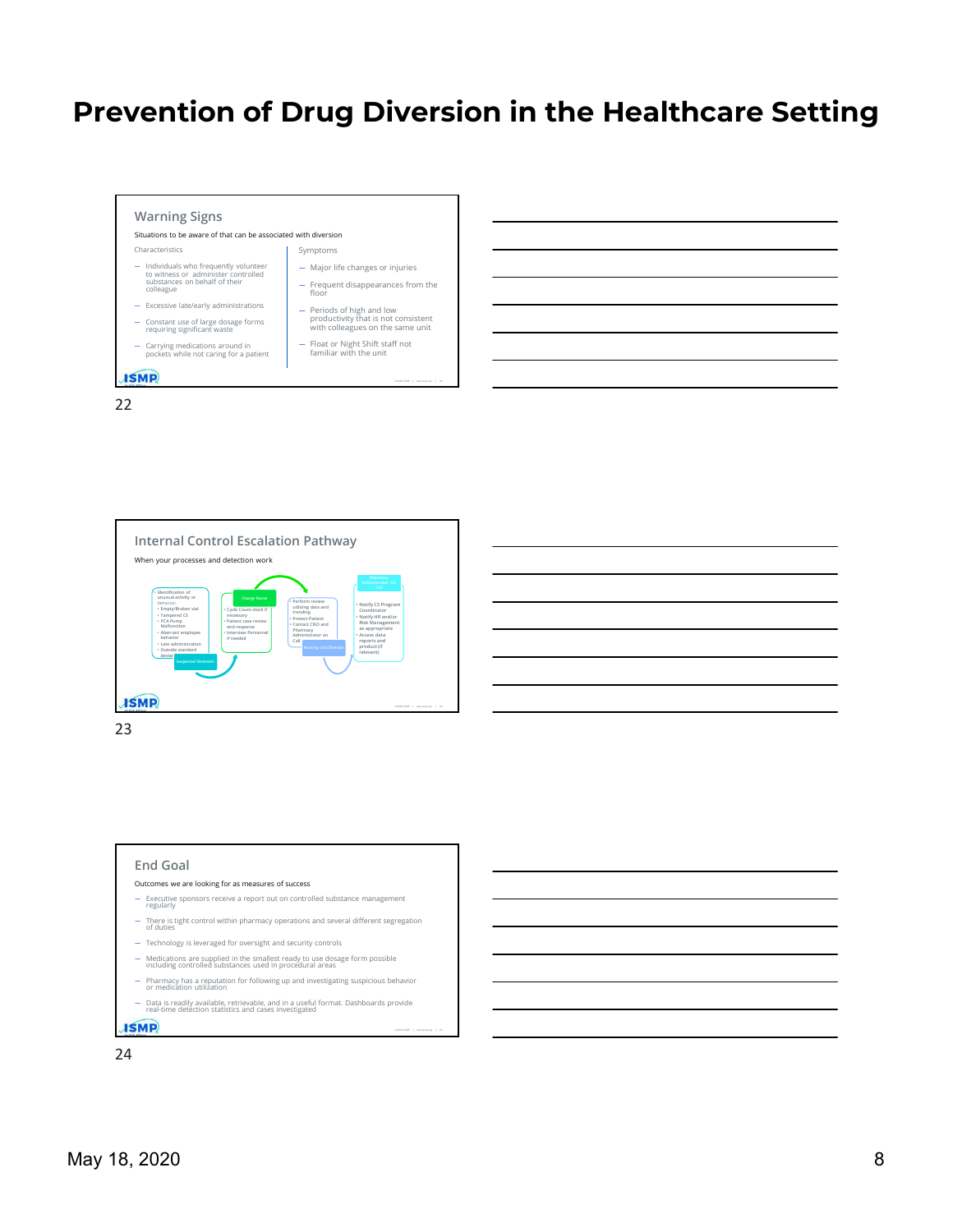![](_page_8_Picture_1.jpeg)

| liscrepancy make sure                                                   |
|-------------------------------------------------------------------------|
| o document in the                                                       |
| vstem "<br>his new unit will need a few automated<br>spensing cabinets" |
| b easier by giving<br>ith the exact dose"                               |
| better knowing my                                                       |
| tion order is being<br>ing by someone else"                             |
| "Our data can be pulled<br>easily, let me show you"                     |
|                                                                         |
| 0.2020 (SMF 1 www.tens.org 1 25                                         |

![](_page_8_Picture_4.jpeg)

26

![](_page_8_Figure_6.jpeg)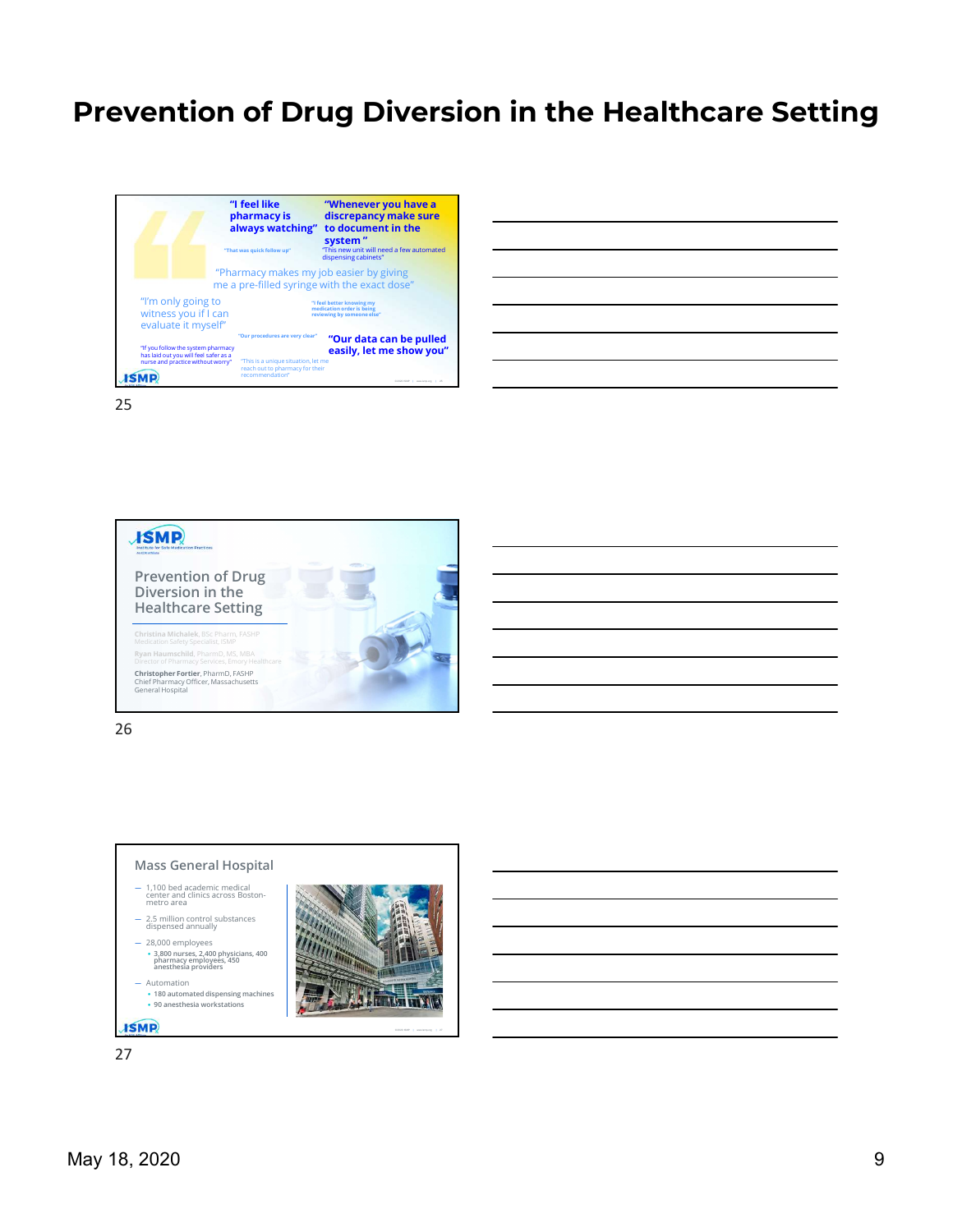![](_page_9_Figure_1.jpeg)

28

- 
- 
- 
- 
- 

![](_page_9_Picture_8.jpeg)

![](_page_9_Picture_9.jpeg)

29

![](_page_9_Figure_11.jpeg)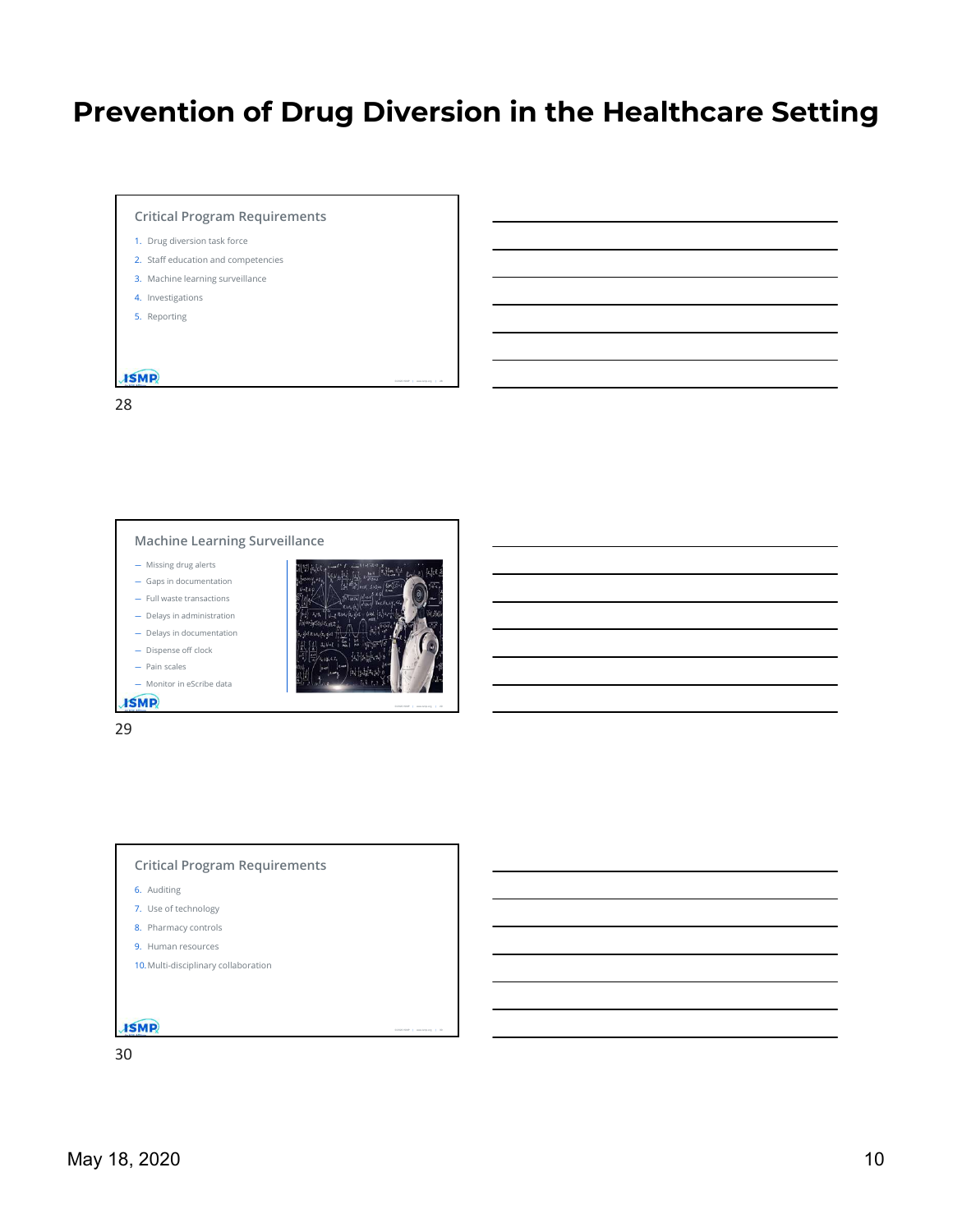![](_page_10_Figure_1.jpeg)

![](_page_10_Picture_2.jpeg)

![](_page_10_Figure_4.jpeg)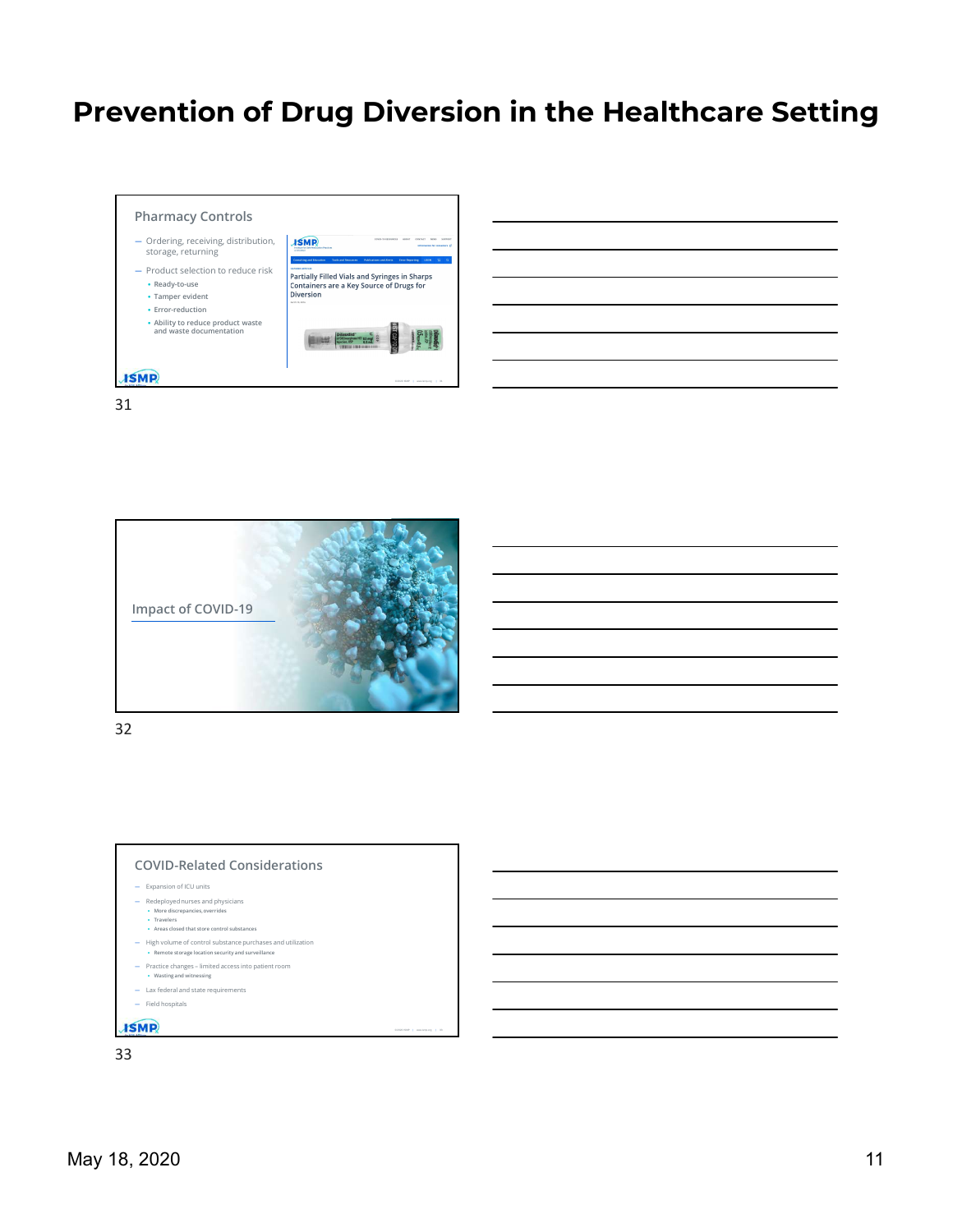# Prevention of Drug Diversion in the Healthcare Setting **Vention of Drug Diversion in the Healthcal**<br>covid-Related Considerations<br>
— Mental Position<br>difference and considerate and opportunities for<br>difference and consider and opportunities for<br>— Mantan dialy surveilling acts to

©2020 ISMP | www.ismp.org | 36

- 
- 
- 
- 
- 

## 34

![](_page_11_Picture_8.jpeg)

35

## Challenges

- Challenges<br>
Cools to the competent<br>
Cools to the competent end of the context program<br>
Status and process with limited resources<br>
Status and the ratio<br>
 May to the cools of the ratio<br>
 May telectron from the A<br>
 Multidi • Goal to have comprehensive drug diversion program
	- Manual process with limited resources
	- Strategies to reduce the risk
		- Product selection
	- Surveillance system
	- Little direction from DEA
	- Multidisciplinary collaboration

![](_page_11_Figure_18.jpeg)

![](_page_11_Figure_19.jpeg)